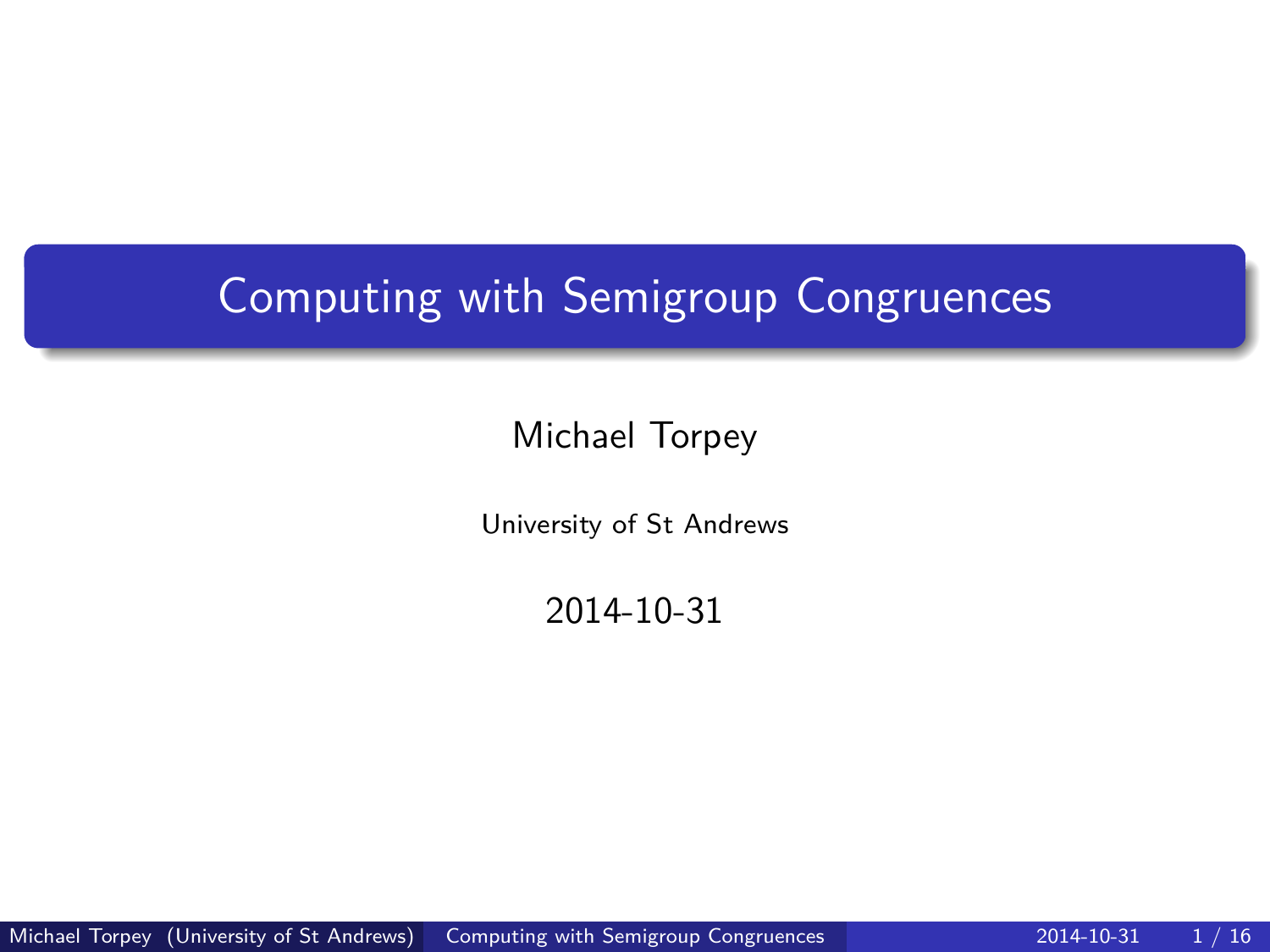A **semigroup** is a set *S* together with a binary operation  $* : S \times S \rightarrow S$ such that

$$
(x * y) * z = x * (y * z)
$$

for all  $x, y, z \in S$ .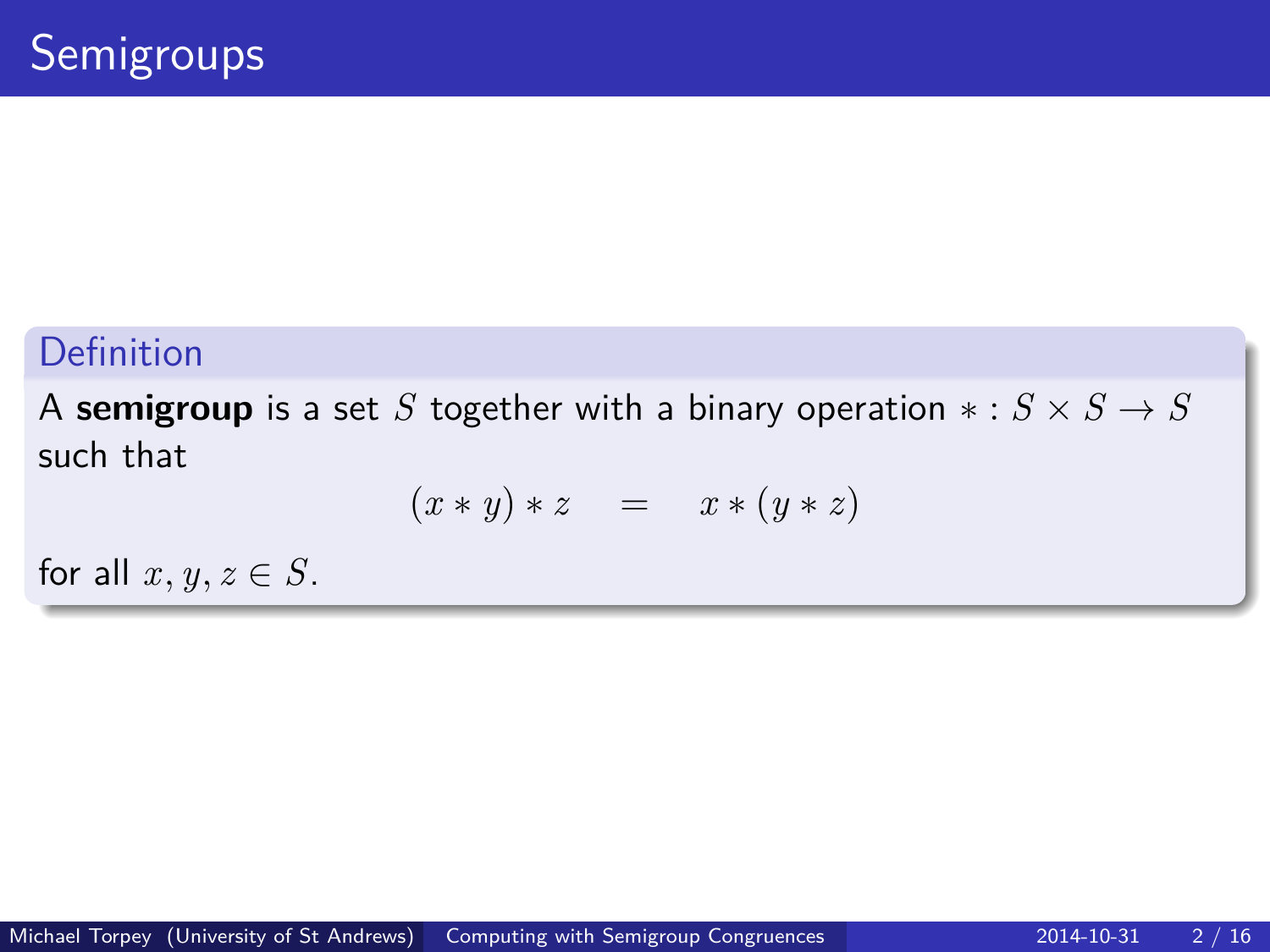A **congruence** on a semigroup *S* is a relation  $\rho \subseteq S \times S$  such that

- $(R)$   $(x, x) \in \rho$ , (S)  $(x, y) \in \rho \Rightarrow (y, x) \in \rho$ ,  $(T)$   $(x, y)$ ,  $(y, z) \in \rho \Rightarrow (x, z) \in \rho$ ,  $(C)$   $(x, y) \in \rho \Rightarrow (ax, ay), (xa, ya) \in \rho$ , or equivalently,
- $(C)$   $(x, y), (s, t) \in \rho \Rightarrow (xs, yt) \in \rho$ ,

for all  $x, y, z, a, s, t \in S$ .

(we may write  $x \rho y$  for  $(x, y) \in \rho$ )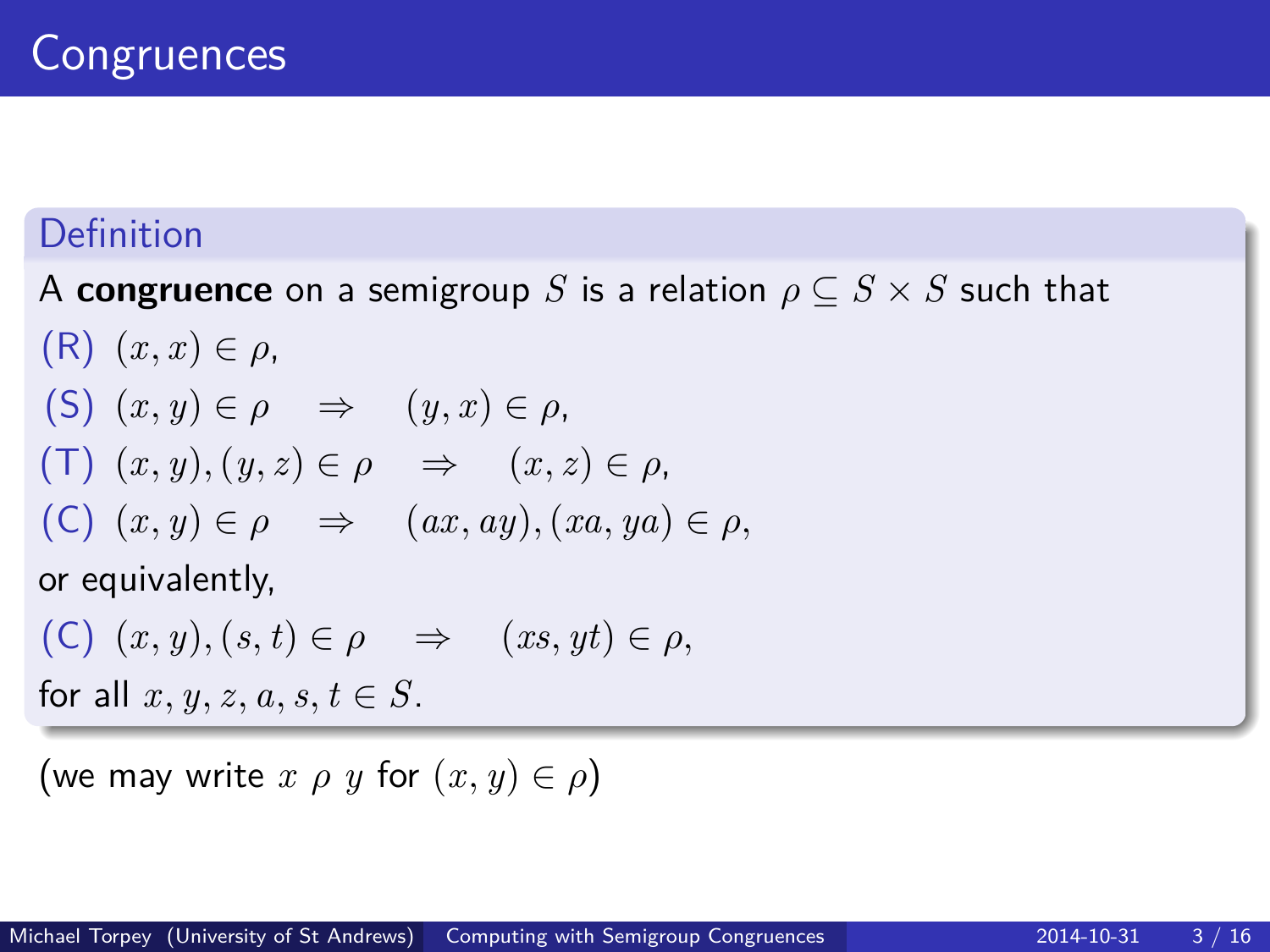$\textsf{List of pairs: } \{ \{x_1, x_3\}, \{x_1, x_9\}, \{x_{42}, x_{11}\}, \dots \}$  ${\sf Partition:} \ \ \{\{x_1, x_3, x_9, x_{14}\}, \{x_2\}, \{x_4, x_5, x_8\}, \dots\}$ ID list: 1*,* 2*,* 1*,* 3*,* 3*,* 4*,* 5*,* 3*,* 1*, . . .*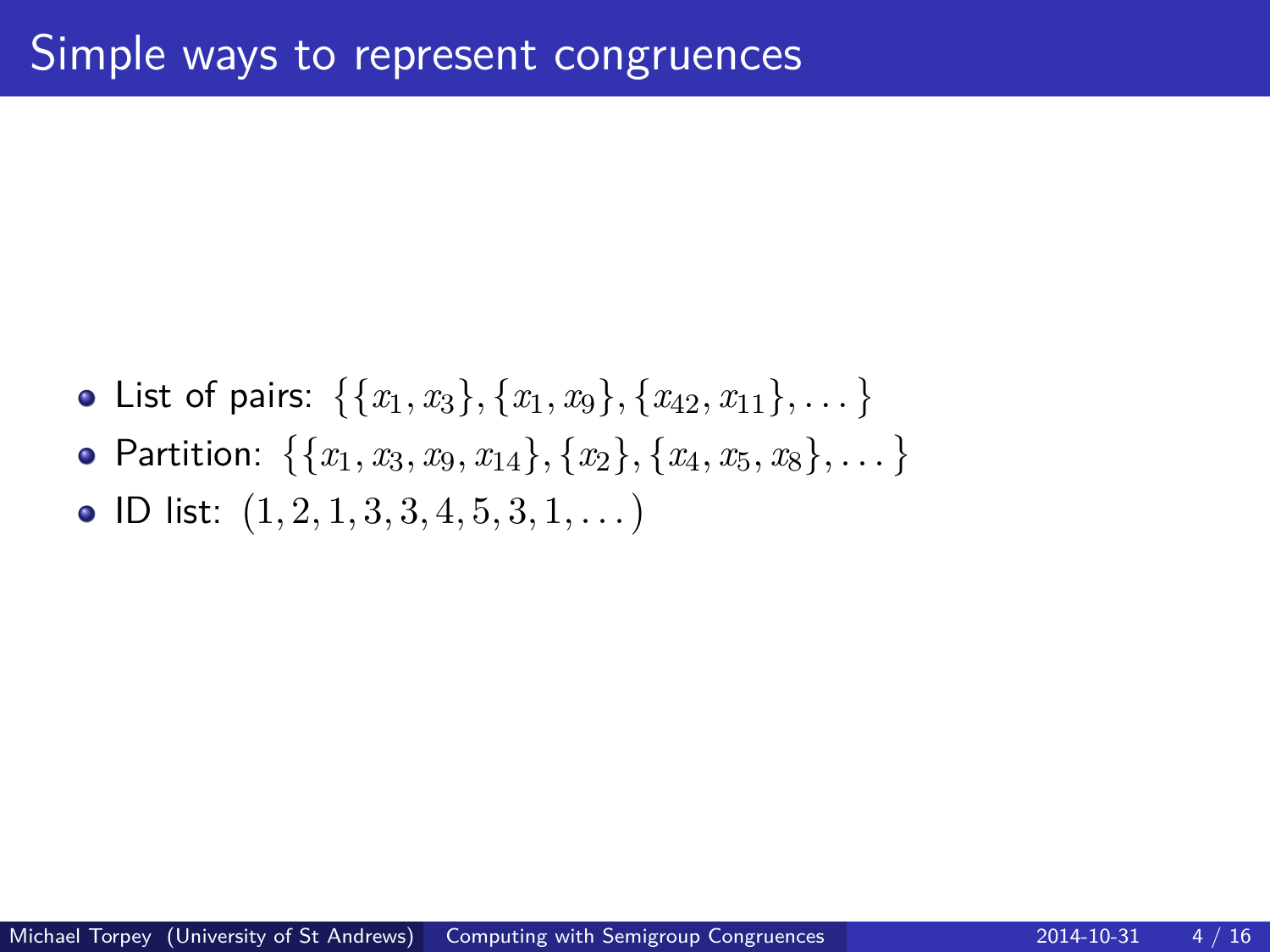# Generating pairs

Let  $\mathbf{R} \subseteq S \times S$  be a set of pairs.

The relation **R***<sup>e</sup>* given by

$$
\left(\mathbf{R} \cup \mathbf{R}^{-1} \cup \Delta_S\right)^{\infty}
$$

is the smallest equivalence on *S* containing **R**.

The relation **R***<sup>c</sup>* given by

$$
\{(xay, xby) \mid (a, b) \in \mathbf{R}, x, y \in S^1\}
$$

is the smallest compatible relation on *S* containing **R**.

• The relation  $\mathbf{R}^{\sharp}$  given by

 $({\bf R}^c)^e$ 

is the smallest congruence on *S* containing **R**.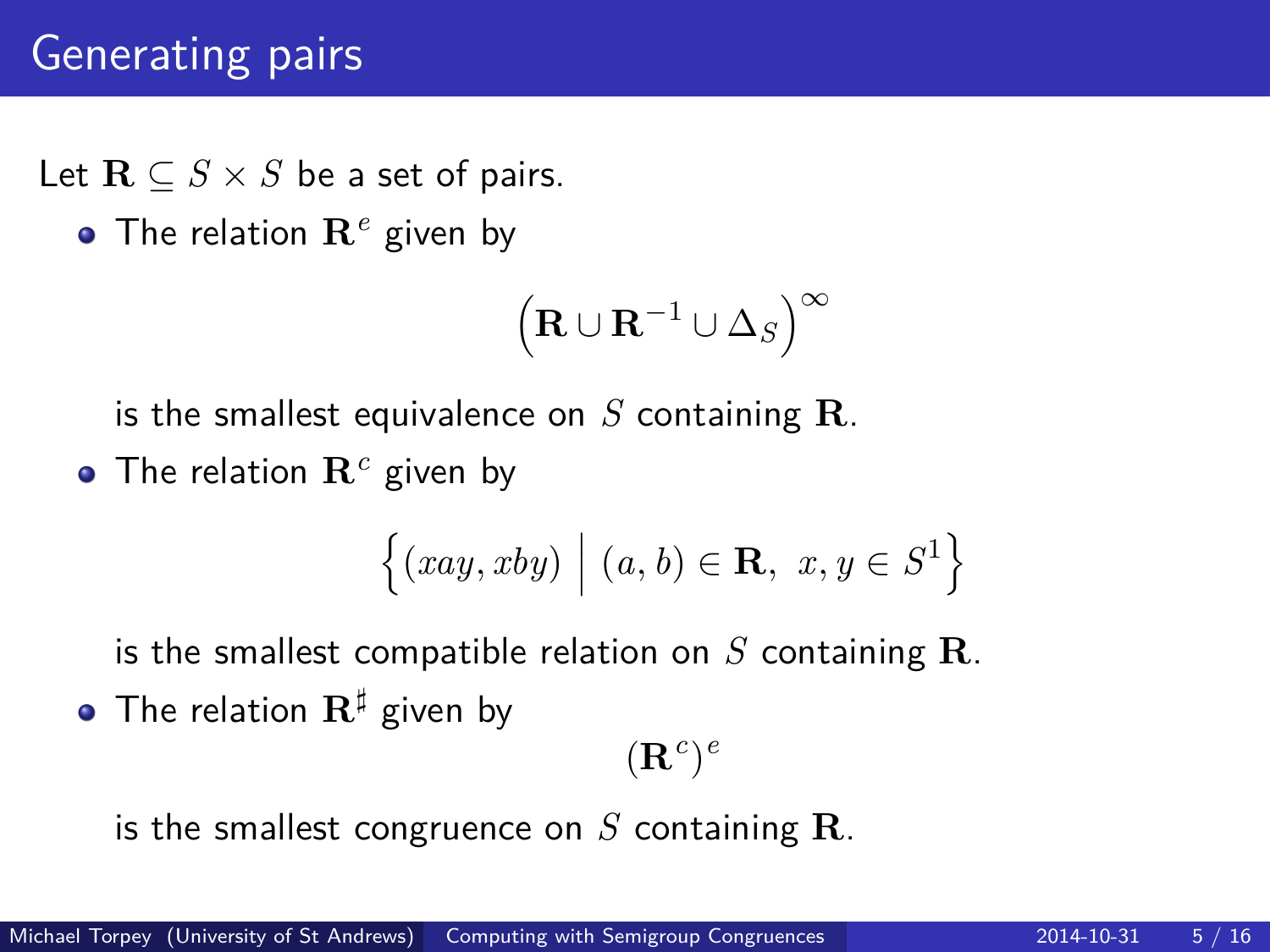Let *S* be a semigroup.

Definition

A **left (right) ideal** is a non-empty subset *I* ⊆ *S* such that

 $si \in I \quad (is \in I)$ 

for all  $s \in S$  and  $i \in I$ .

Definition

An **ideal** is a non-empty subset  $I \subseteq S$  which is both a left ideal and a right ideal.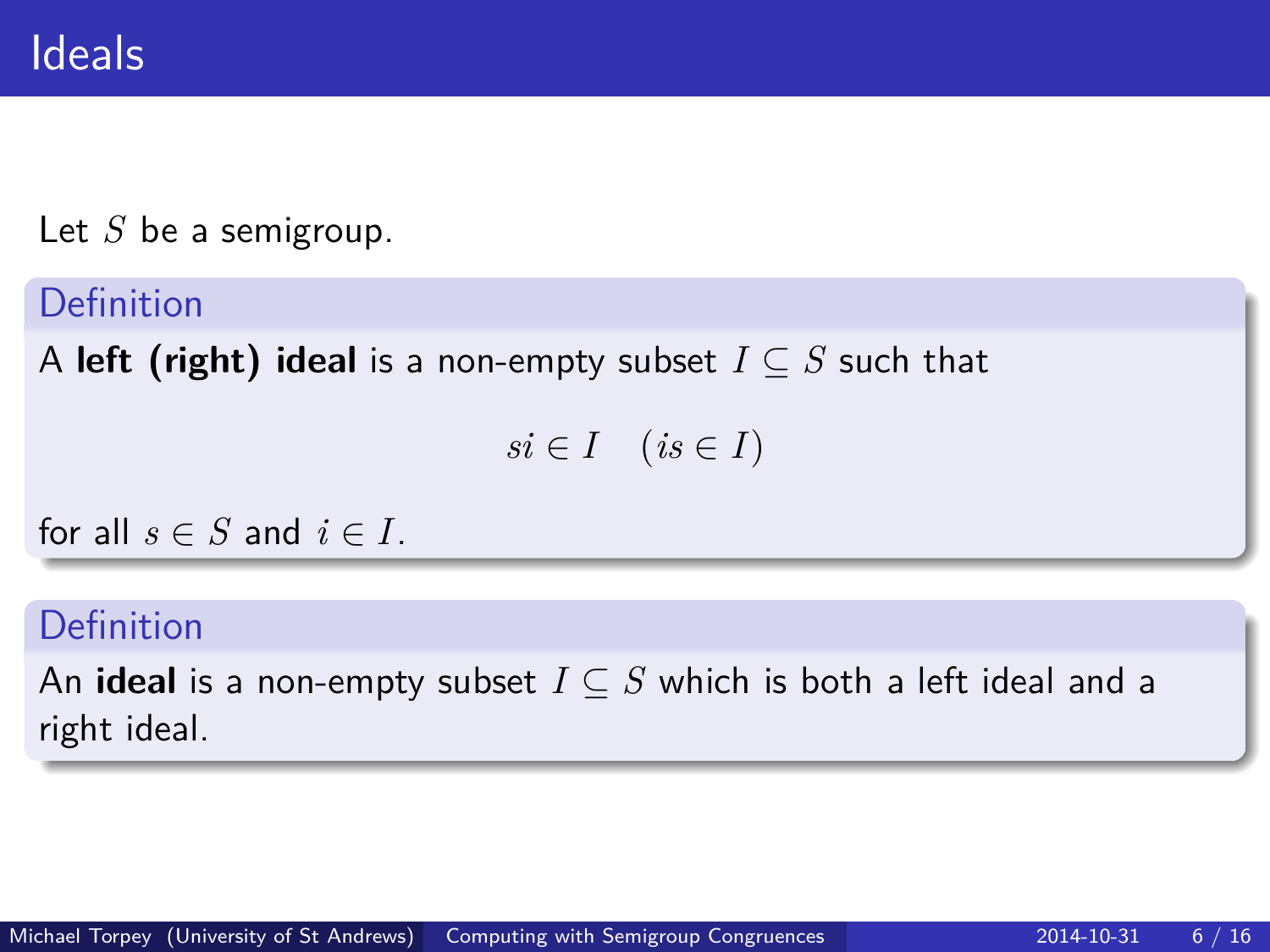A semigroup element  $0 \in S$  is called **zero** if

 $0x = x0 = 0$ 

for all  $x \in S$ .

## Definition

A semigroup *S* without zero is **simple** if it has no proper ideals.

#### Definition

A semigroup *S* with zero is **0-simple** if its only ideals are {0} and *S*.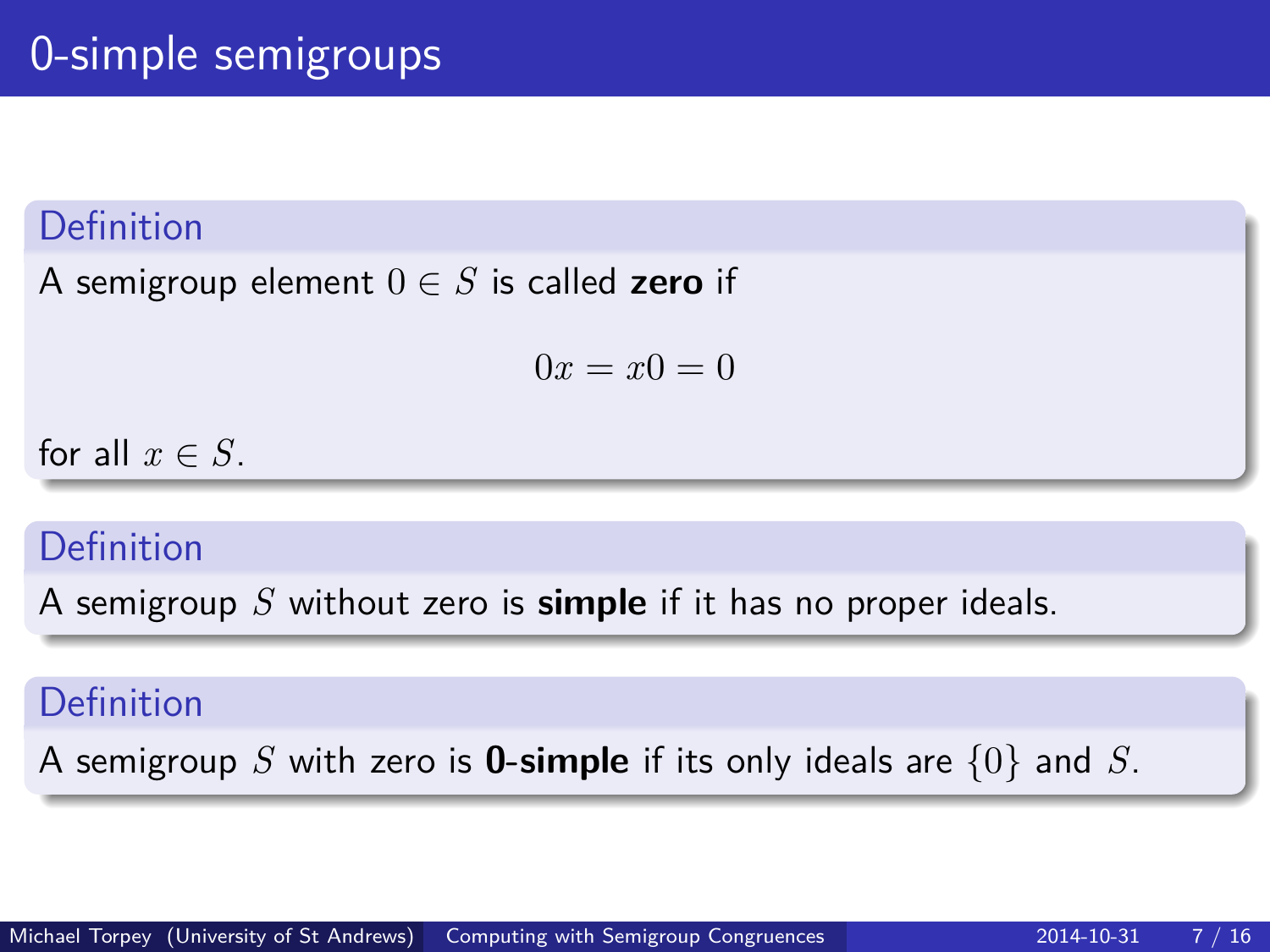$\mathsf A$   $\mathsf {Rees}\; \mathbf 0$ -matrix  $\mathsf {semigroup}\; \mathcal M^0[T;I,\Lambda;P]$  is the set

 $(I \times T \times \Lambda) \cup \{0\}$ 

with multiplication given by

$$
(i, a, \lambda) \cdot (j, b, \mu) = \begin{cases} (i, ap_{\lambda j}b, \mu) & \text{if } p_{\lambda j} \neq 0, \\ 0 & \text{otherwise,} \end{cases}
$$

where

- T is a semigroup,
- *I* and Λ are index sets,
- $P$  is a  $|\Lambda| \times |I|$  matrix with entries  $(p_{\lambda i})_{\lambda \in \Lambda, i \in I}$  taken from  $T^0$ ,
- $0x = x0 = 0$  for all x in the semigroup.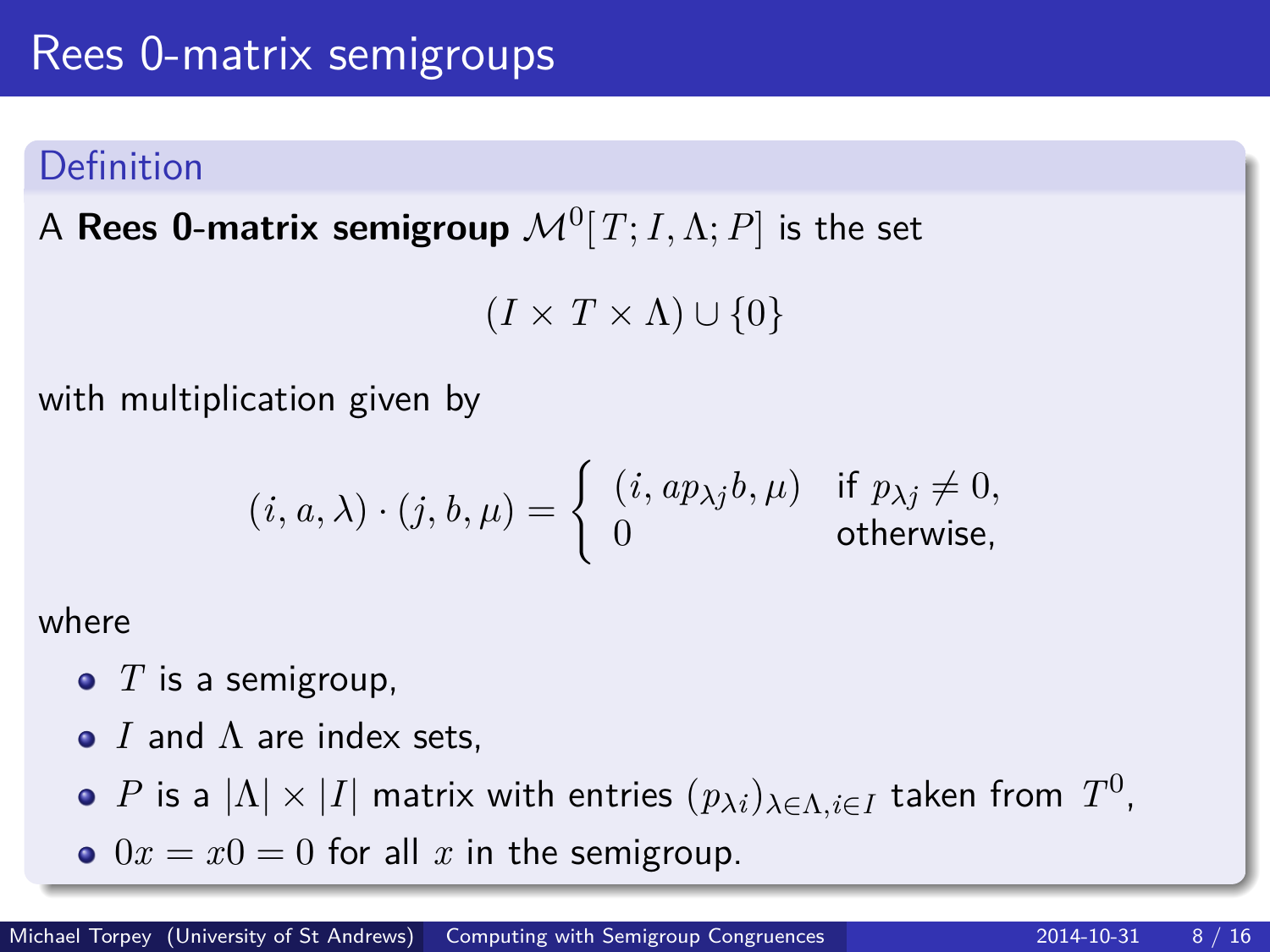# Theorem (Rees)

Every completely 0-simple semigroup is isomorphic to a Rees 0-matrix semigroup

$$
\mathcal{M}^0[G; I, \Lambda; P],
$$

where *G* is a group and *P* is regular. Conversely, every such Rees 0-matrix semigroup is completely 0-simple.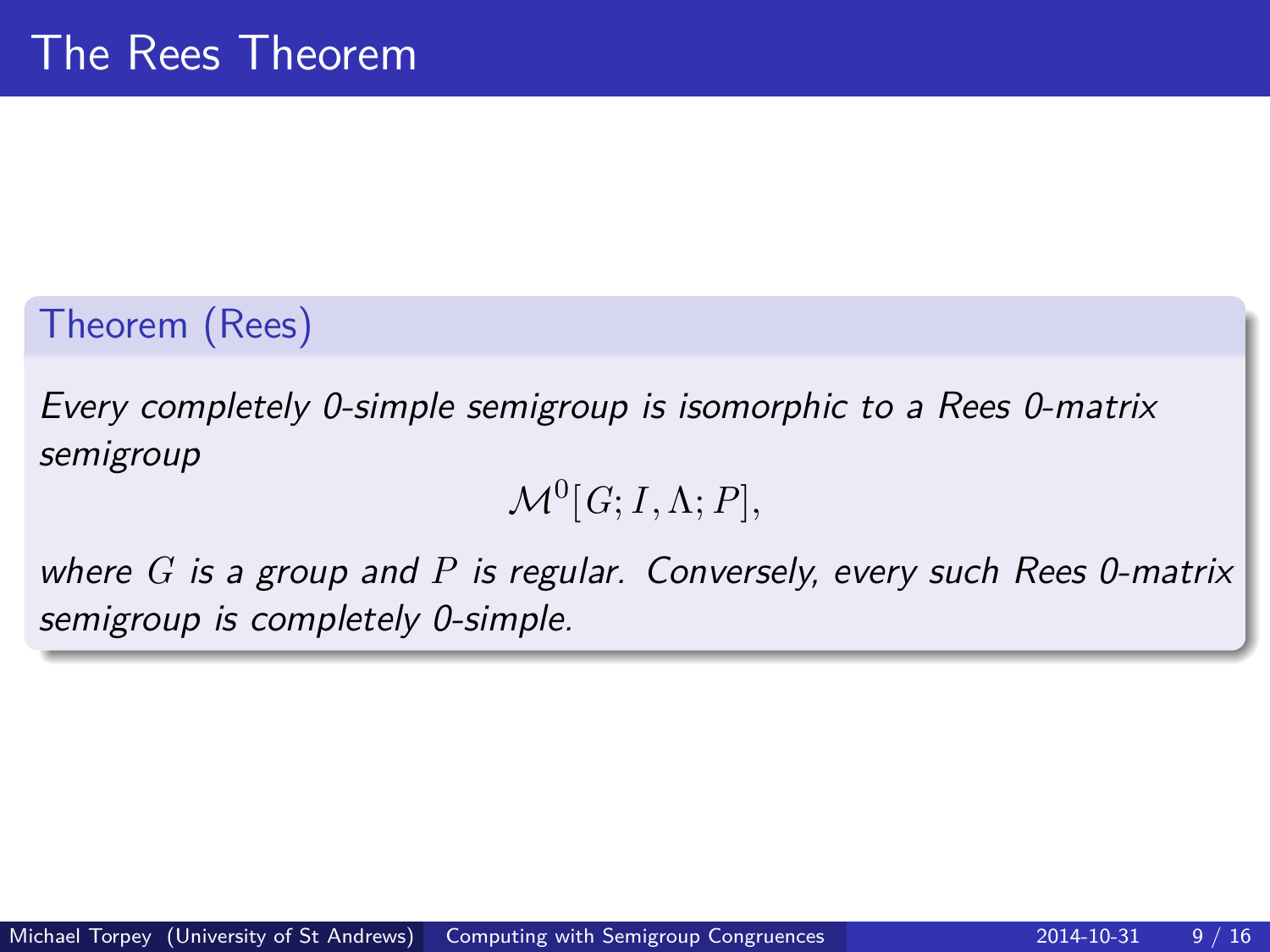For a finite 0-simple Rees 0-matrix semigroup M<sup>0</sup> [*G*;*I,*Λ;*P*], a **linked triple** is a triple

$$
(N,\mathcal{S},\mathcal{T})
$$

consisting of a normal subgroup  $N \triangleleft G$ , an equivalence relation S on I and an equivalence relation  $T$  on  $\Lambda$ , such that the following are satisfied:

- $\bullet$  S only relates columns which have zeroes in the same places,
- $\bullet$   $\tau$  only relates rows which have zeroes in the same places,
- ${\bf 3}$  For all  $i,j\in I$  and  $\lambda,\mu\in\Lambda$  such that  $p_{\lambda i},p_{\lambda j},p_{\mu i},p_{\mu j}\neq 0$  and either  $(i, j) \in S$  or  $(\lambda, \mu) \in T$ , we have that  $q_{\lambda \mu i j} \in N$ , where

$$
q_{\lambda\mu ij} = p_{\lambda i} p_{\mu i}^{-1} p_{\mu j} p_{\lambda j}^{-1}.
$$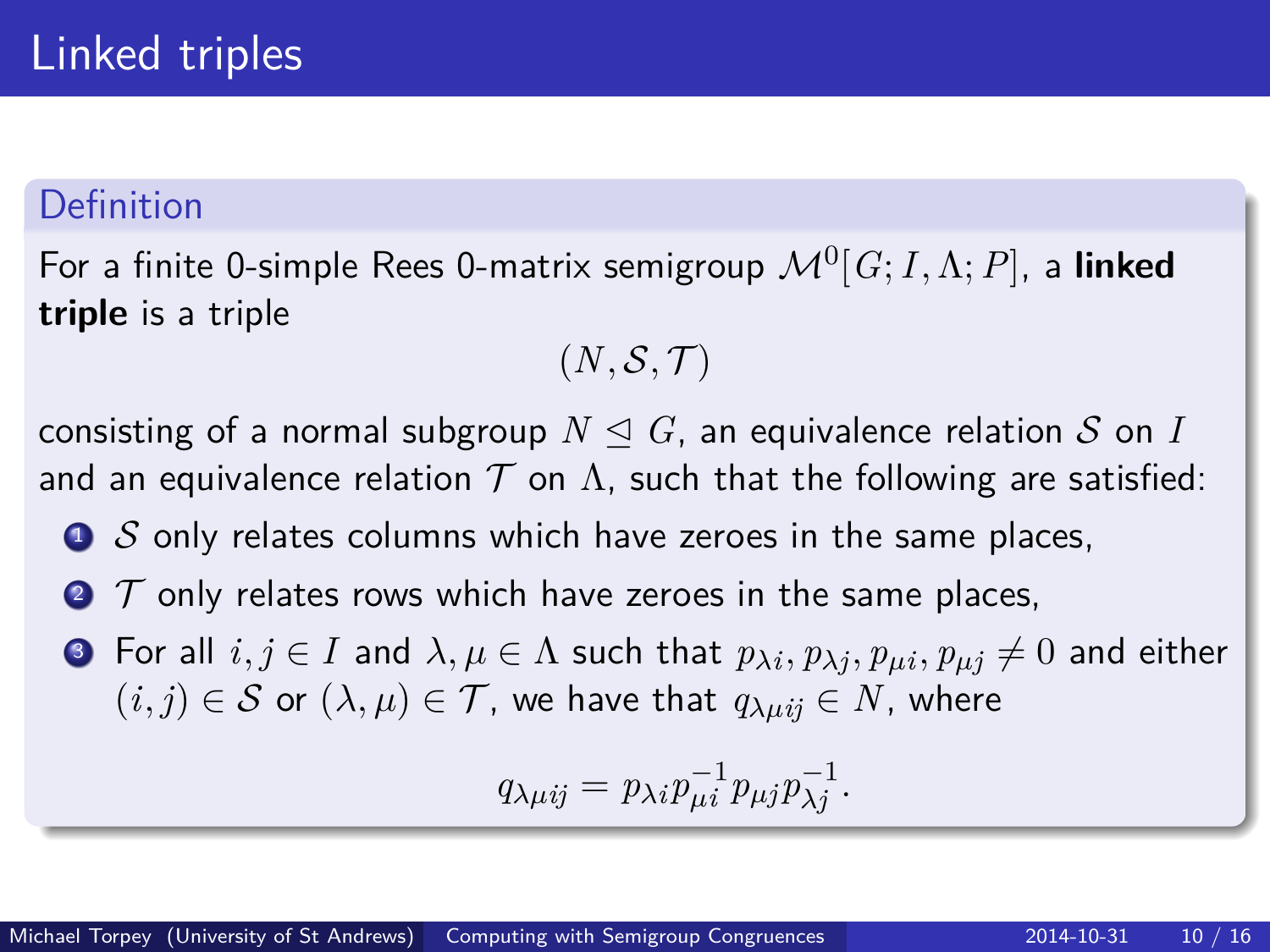A finite 0-simple semigroup *S* has a bijection Γ between its linked triples and its non-universal congruences:

$$
\Gamma: \rho \mapsto (N, \mathcal{S}, \mathcal{T})
$$

Two non-zero elements  $(i, a, \lambda)$  and  $(j, b, \mu)$  are  $\rho$ -related if and only if

- $\bigcirc$   $(i, j) \in \mathcal{S}$ ;
- **2**  $(\lambda, \mu) \in \mathcal{T}$ ;
- $\textbf{3}$   $(p_{\xi i}ap_{\lambda x})(p_{\xi j}bp_{\mu x})^{-1}\in N$  for some  $x\in I, \xi\in \Lambda$  such that  $p_{\xi i}, p_{\xi j}, p_{\lambda x}, p_{\mu x} \neq 0.$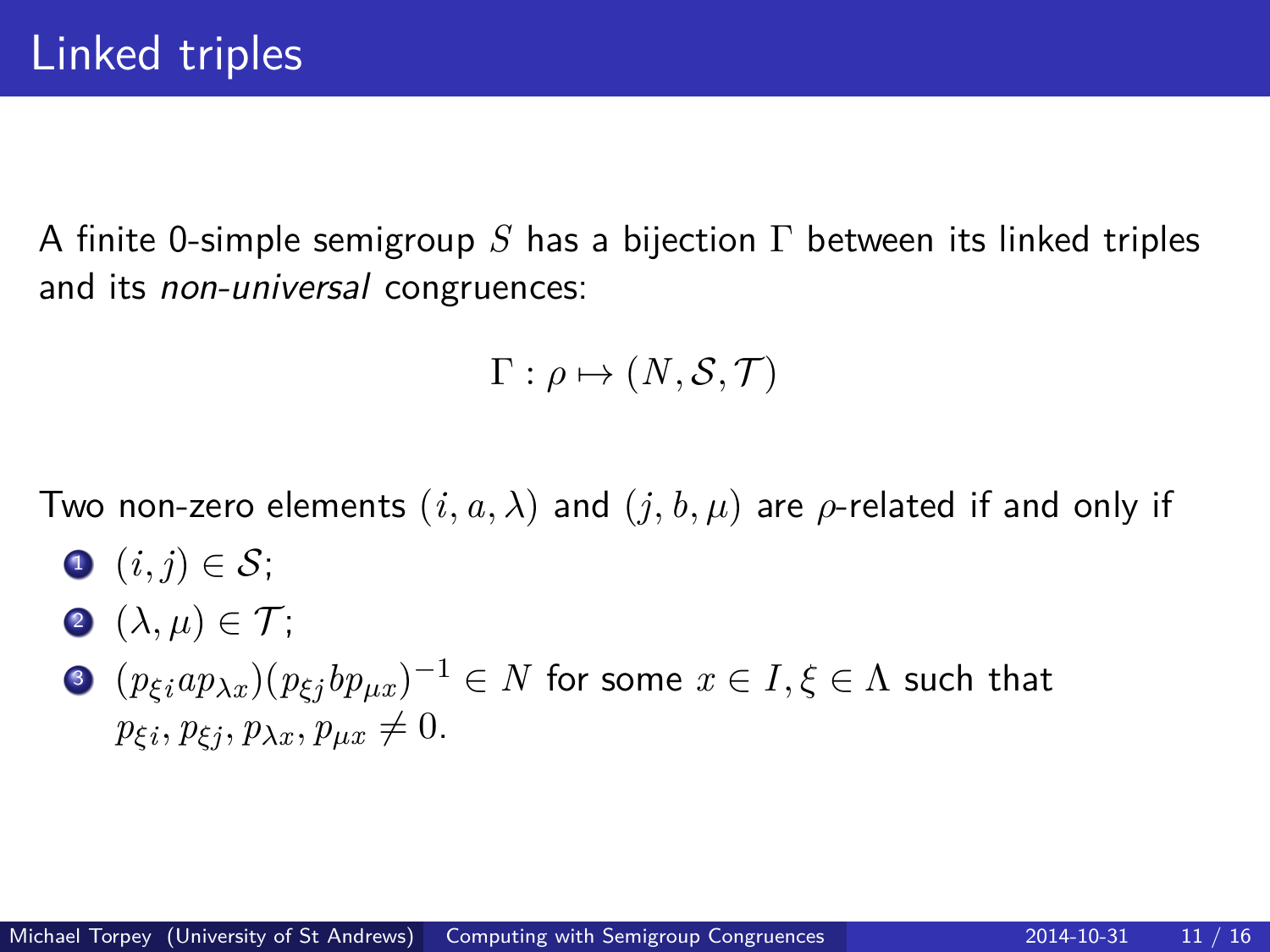Let *S* be a semigroup and  $x \in S$ . An element  $y \in S$  is the **inverse** of *x* if and only if

$$
xyx = x \text{ and } yxy = y.
$$

#### Definition

An **inverse semigroup** is a semigroup *S* such that every element  $x \in S$ has a unique inverse  $x^{-1} \in S.$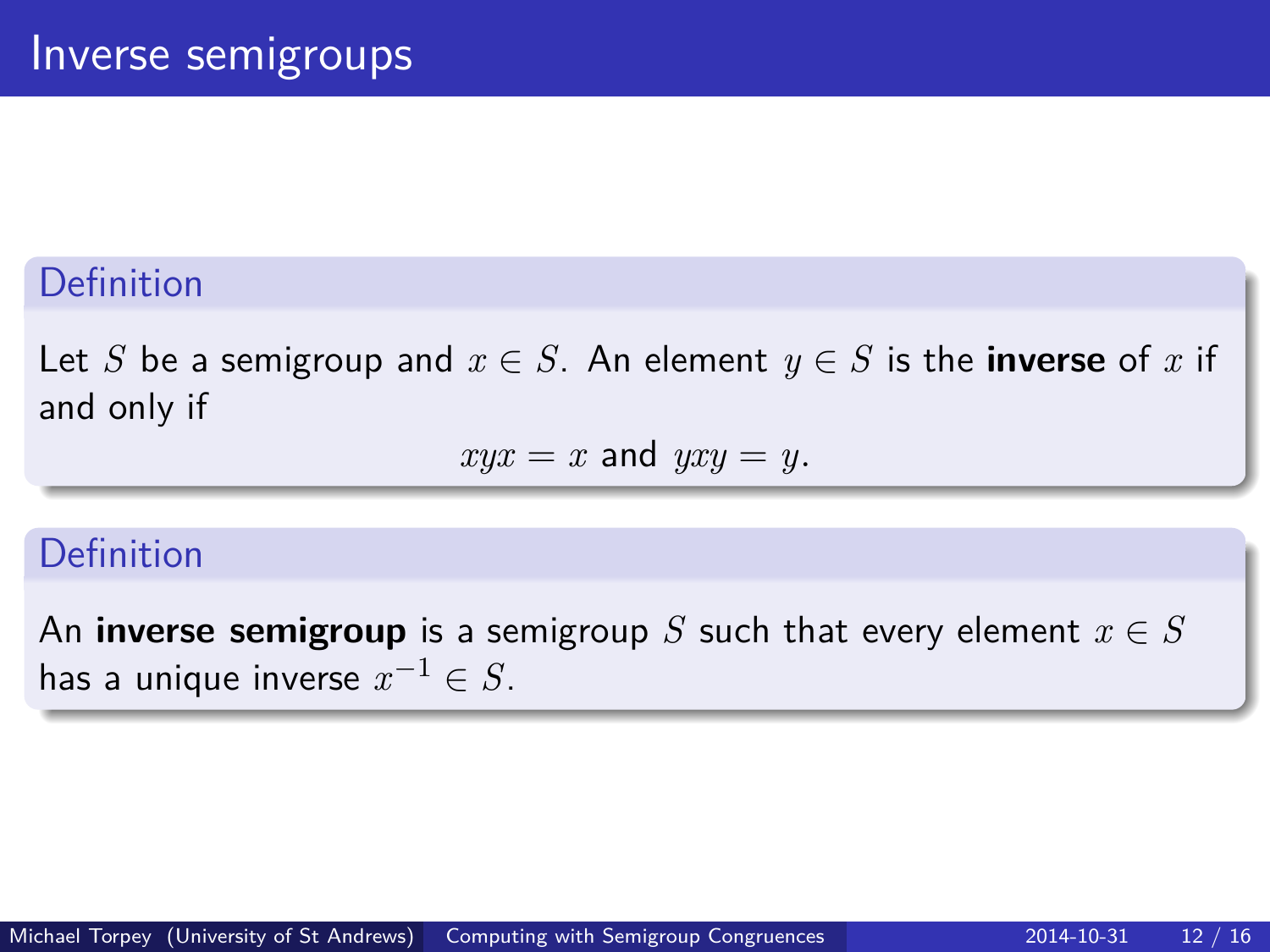An **idempotent** is a element  $e \in S$  such that

 $ee = e$ .

#### Theorem

In an inverse semigroup *S*, the set of idempotents *E* is a commutative subsemigroup of *S*.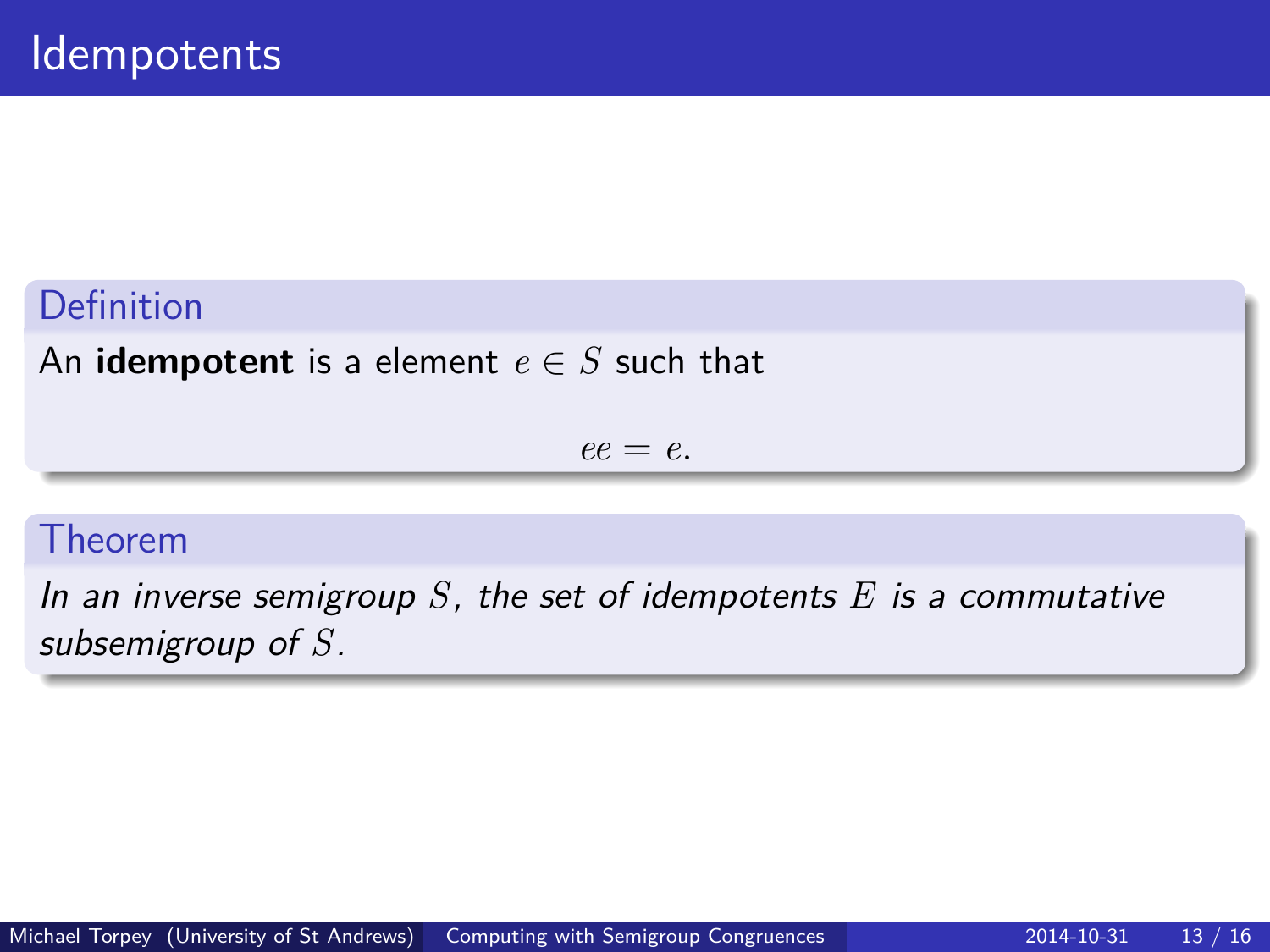For a congruence *ρ* on an inverse semigroup *S*:

# Definition

The **trace** of *ρ* is the restriction of *ρ* to the idempotents of *S*.

 $tr \rho = \rho \cap (E \times E).$ 

## Definition

The **kernel** of *ρ* is the union of all the *ρ*-classes of *S* which contain idempotents.

$$
\operatorname{Ker} \rho = \bigcup_{e \in E} \rho_e.
$$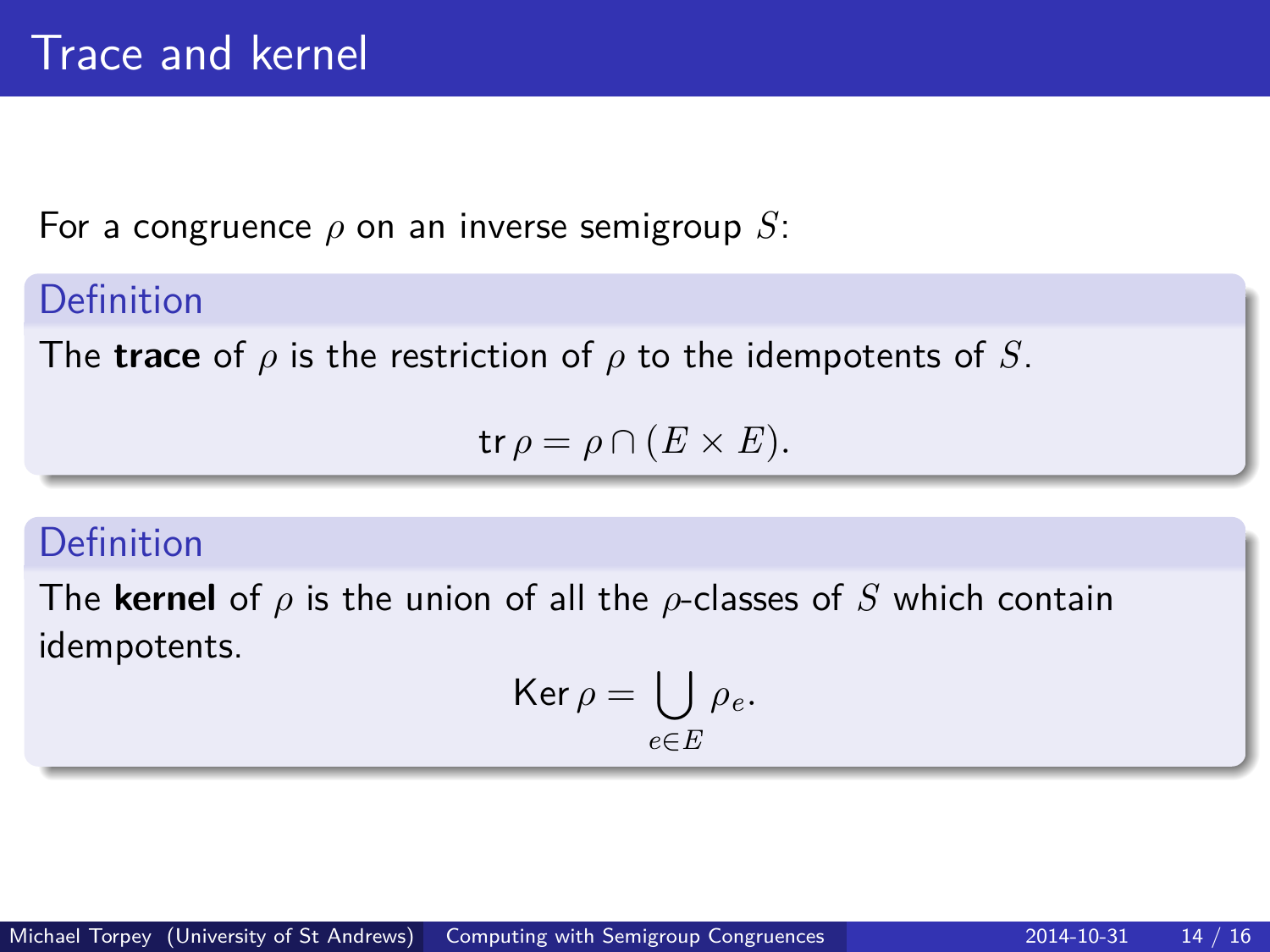### Theorem

 $(x, y) \in \rho$  if and only if  $(x^{-1}x, y^{-1}y) \in \text{tr } \rho$ , *xy*−<sup>1</sup> ∈ Ker *ρ*.